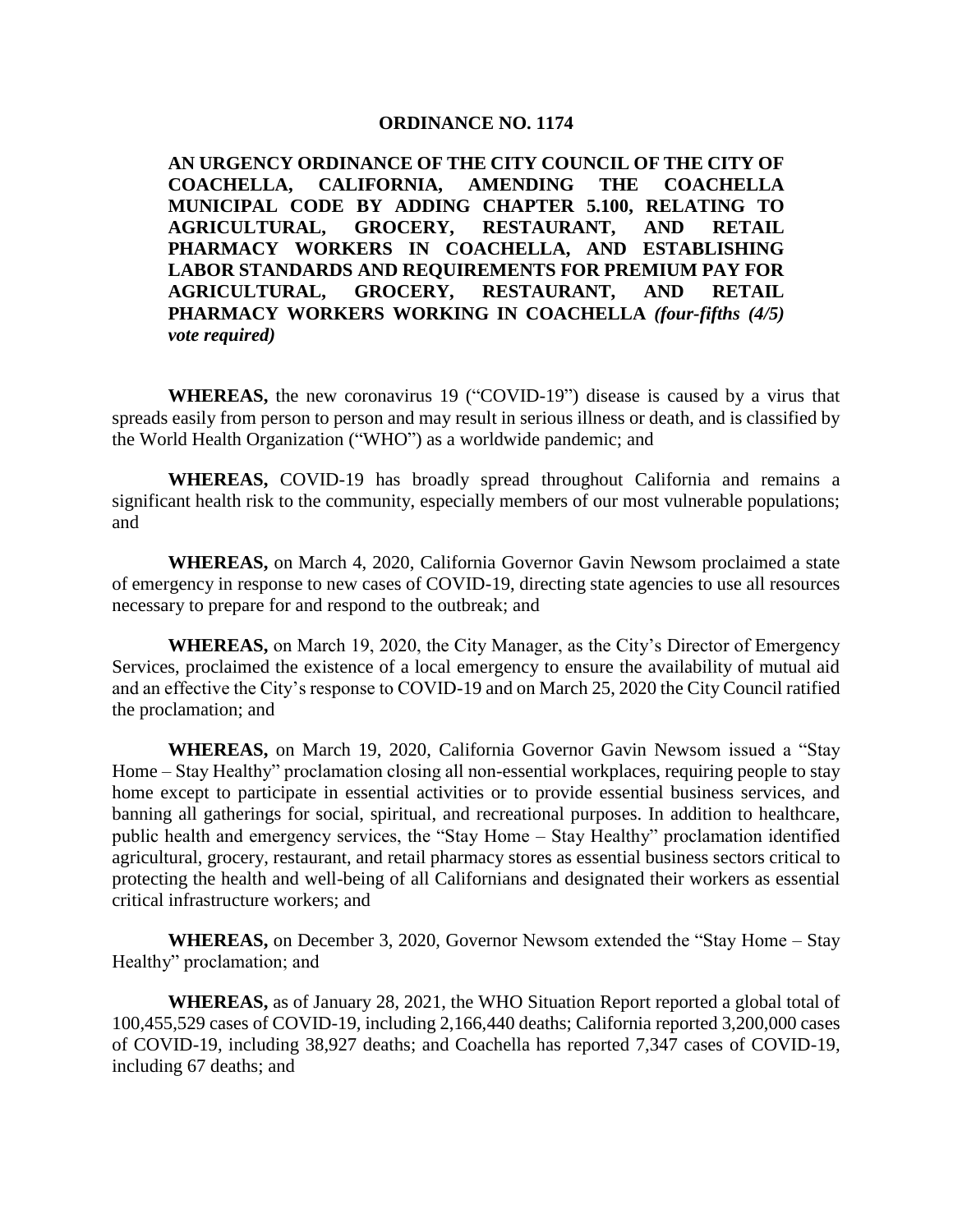**WHEREAS,** agricultural operations, grocery stores, restaurants, and retail pharmacy stores are essential businesses operating in Coachella during the COVID-19 emergency making agricultural, grocery, restaurant, and retail pharmacy workers highly vulnerable to economic insecurity and health or safety risks; and

**WHEREAS,** agricultural, grocery, restaurant, and retail pharmacy workers are essential workers who perform services that are fundamental to the economy and health of the community during the COVID-19 crisis. They work in high risk conditions with inconsistent access to protective equipment and other safety measures; work in public situations with limited ability to engage in physical distancing; and continually expose themselves and the public to the spread of disease; and

**WHEREAS,** premium pay, paid in addition to regular wages, is an established type of compensation for employees performing hazardous duty or work involving physical hardship that can cause extreme physical discomfort and distress; and

**WHEREAS,** agricultural, grocery, restaurant, and retail pharmacy workers working during the COVID-19 emergency merit additional compensation because they are performing hazardous duty due to the significant risk of exposure to the COVID-19 virus. Agricultural, grocery, restaurant, and retail pharmacy workers have been working under these hazardous conditions for months. They are working in these hazardous conditions now and will continue to face safety risks as the virus presents an ongoing threat for an uncertain period, potentially resulting in subsequent waves of infection; and

**WHEREAS,** the availability of agricultural, grocery, restaurant, and retail pharmacy stores is fundamental to the health of the community and is made possible during the COVID-19 emergency because agricultural, grocery, restaurant, and retail pharmacy workers are on the frontlines of this devastating pandemic supporting public health, safety, and welfare by working in hazardous situations; and

**WHEREAS**, establishing an immediate requirement for agricultural, grocery, restaurant, and retail pharmacy stores to provide premium pay to agricultural, grocery, restaurant, and retail pharmacy workers protects public health, supports stable incomes, and promotes job retention by ensuring that grocery and retail pharmacy workers are compensated for the substantial risks, efforts, and expenses they are undertaking to provide essential services in a safe and reliable manner during the COVID-19 emergency.

**NOW, THEREFORE**, the City Council of the City of Coachella ordains as follows:

**SECTION 1. Incorporation of Recitals.** The findings and determinations reflected above are true and correct, and are incorporated by this reference herein as the cause and foundation for the action taken by and through this Urgency Ordinance.

**SECTION 2. Addition to Coachella Municipal Code.** Chapter 5.100 *Premium Pay for Agricultural, Grocery, Restaurant, and Retail Pharmacy Workers* is hereby added to the Coachella Municipal Code as follows: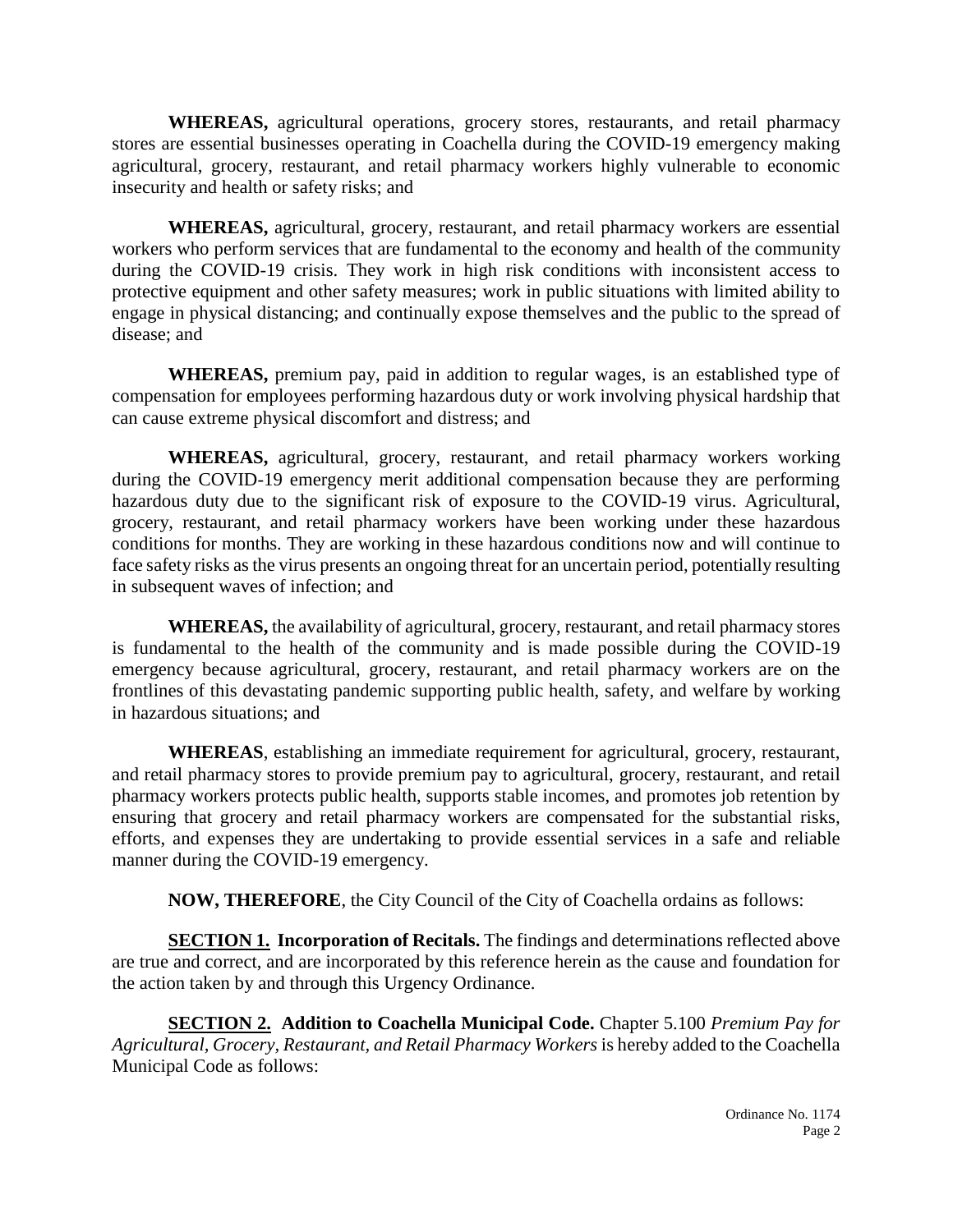#### "**CHAPTER 5.100**

#### **PREMIUM PAY FOR AGRICULTURAL, GROCERY, RESTAURANT, AND RETAIL PHARMACY WORKERS**

#### **5.100.005 Purpose.**

As a result of the COVID-19 pandemic, this Ordinance aims to protect and promote the public health, safety, and welfare during the new coronavirus 19 ("COVID-19") emergency by requiring agricultural, grocery, restaurant, and retail pharmacy stores to provide premium pay for agricultural, grocery, restaurant, and retail pharmacy workers performing work in Coachella. Requiring agricultural, grocery, restaurant, and retail pharmacy stores to provide premium pay to agricultural, grocery, restaurant, and retail pharmacy workers compensates agricultural, grocery, restaurant, and retail pharmacy workers for the risks of working during a pandemic. Agricultural, grocery, restaurant, and retail pharmacy workers face magnified risks of catching or spreading the COVID-19 disease because the nature of their work involves close contact with the public, including members of the public who are not showing symptoms of COVID-19 but who can spread the disease. The provision of premium pay better ensures the retention of these essential workers who are on the frontlines of this pandemic providing essential services and who are needed throughout the duration of the COVID-19 emergency. As such, they are deserving of fair and equitable compensation for their work.

#### **5.100.010 Short title.**

This Ordinance shall constitute the "Premium Pay for Agricultural, Grocery, Restaurant, and Retail Pharmacy Workers Ordinance" and may be cited as such.

#### **5.100.020 Definitions.**

For purposes of this Ordinance:

"Adverse action" means reducing the compensation to a designated worker, garnishing gratuities, temporarily or permanently denying or limiting access to work, incentives, or bonuses, offering less desirable work, demoting, terminating, deactivating, putting a designated worker on hold status, failing to rehire after a seasonal interruption of work, threatening, penalizing, retaliating, or otherwise discriminating against a designated worker for any reason prohibited by Section 5.100.090. "Adverse action" also encompasses any action by the hiring entity or a person acting on the hiring entity's behalf that would dissuade a designated worker from exercising any right afforded by this Ordinance.

"Aggrieved party" means a designated worker or other person who suffers tangible or intangible harm due to a hiring entity or other person's violation of this Ordinance.

"Agricultural operation" means any operation devoted to the bona fide production of crops, or animals, or fowl including the production of fruits and vegetables of all kinds; meat, dairy, and poultry products; nuts, tobacco, nursery, and floral products; and the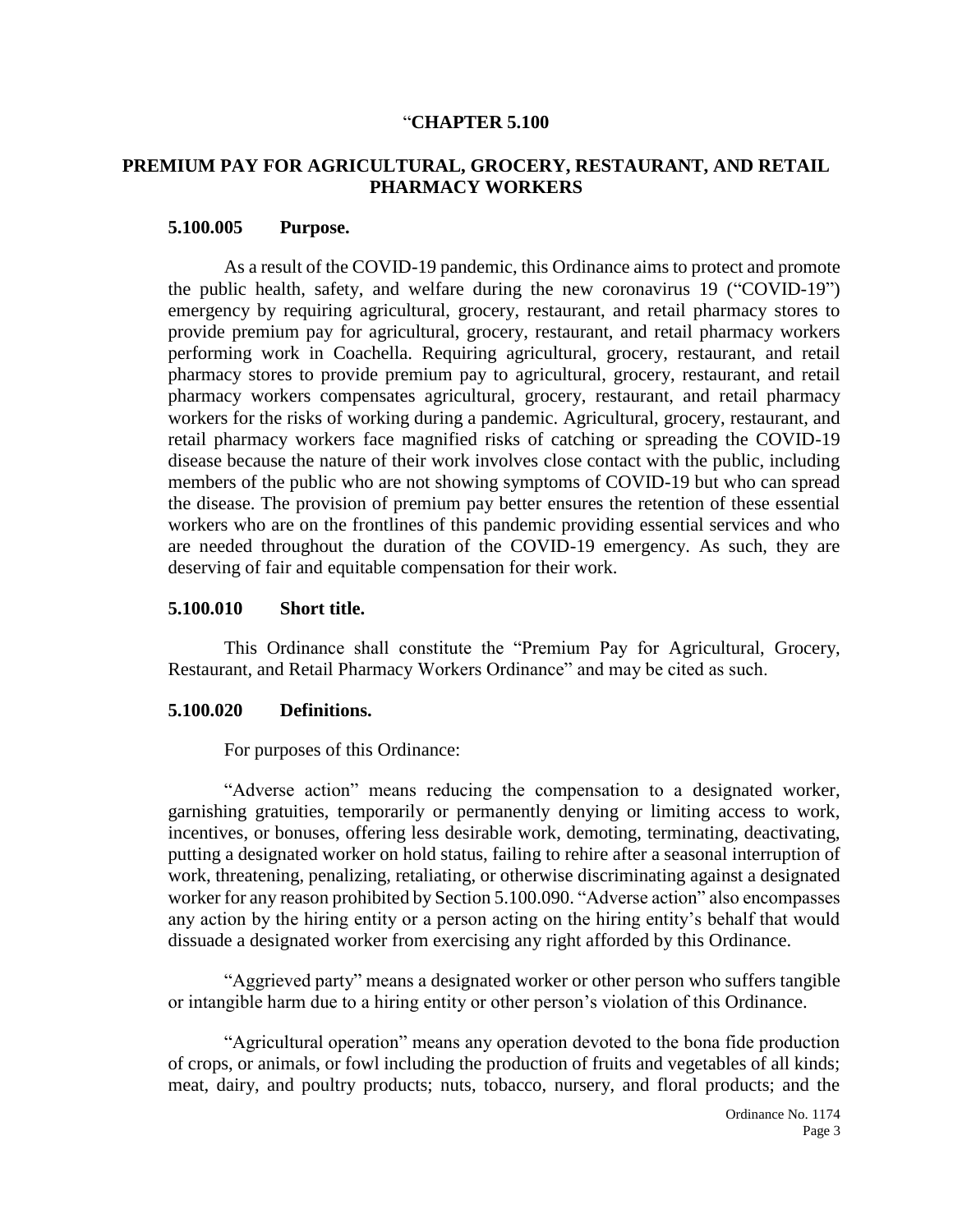production and harvest of products from silviculture (i.e., growing/cultivating trees) activity.

"Agricultural worker" means a worker whose principal employment is in agriculture (including farming; cultivating and tilling the soil; producing, cultivating, growing, irrigating, harvesting any commodity grown on the land; preparing, processing for market and delivery to storage or to market or to carriers for transportation to market any commodity grown in or on the land), and includes migratory agricultural workers and seasonal agricultural workers. Agricultural worker does not include managers or supervisors.

"City" means the City of Coachella.

"Designated worker" means an agricultural worker, grocery store worker, restaurant worker, retail pharmacy worker employed directly by a hiring entity who is entitled to premium pay pursuant to this Ordinance.

"Grocery worker" means a worker employed directly by a hiring entity at a grocery store. Grocery worker does not include managers, supervisors, or confidential employees.

"Grocery store" means a store that devotes seventy percent (70%) or more of its business to retailing a general range of food products, which may be fresh or packaged. There is a rebuttable presumption that if a store receives seventy percent (70%) or more revenue from retailing a general range of food products, then it qualifies as a grocery store.

"Hiring entity" means an agricultural operation, grocery store, restaurant, or retail pharmacy that employs over three hundred (300) designated workers nationally and employs more than fifteen (15) employees per grocery store location or retail pharmacy location in the City of Coachella.

"Premium pay" means additional compensation owed to a designated worker that is separate from hiring entity payments for providing services, bonuses, and commissions, as well as tips earned from customers.

"Respondent" means an agricultural operation, grocery store, restaurant, retail pharmacy, parent company or any person who is alleged or found to have committed a violation of this Ordinance.

"Restaurant" means a building or place the principal purpose of which is the preparation and serving, on a retail basis, of food and drink to people for consumption on the premises, and where take away meals and drinks or entertainment are also provided.

"Restaurant worker" means a worker employed directly by a hiring entity at a restaurant. Restaurant worker does not include managers, supervisors, or confidential employees.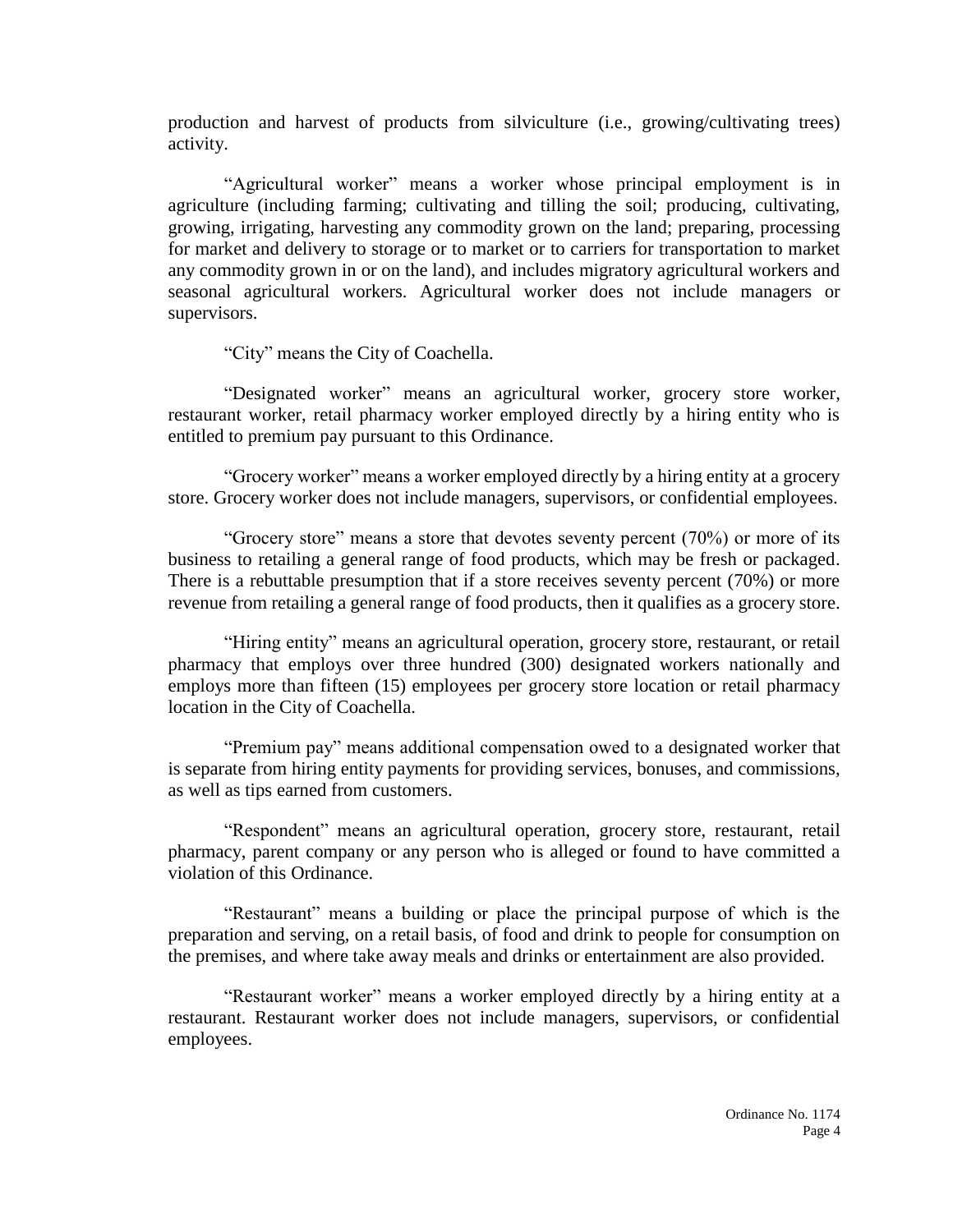"Retail pharmacy" means a corporate or chain pharmacy that is licensed as a pharmacy by the State of California and that dispenses medications to the general public at retail prices. Such term does not include a pharmacy that dispenses prescription medications to patients primarily through the mail, nursing home pharmacies, long-term care facility pharmacies, hospital pharmacies, clinics, charitable or not-for-profit pharmacies, government pharmacies, or pharmacy benefit managers.

"Retail pharmacy worker" means a worker employed directly by a hiring entity at a retail pharmacy. Retail pharmacy worker does not include managers, supervisors, or confidential employees.

#### **5.100.030 Designated worker coverage.**

For the purposes of this Ordinance, covered designated workers are limited to those who perform work for a hiring entity where the work is performed in the City of Coachella.

### **5.100.040 Hiring entity coverage.**

A. For purposes of this Ordinance, hiring entities are limited to those who employ three hundred (300) or more designated workers nationally and employ more than fifteen (15) employees per agricultural operation, grocery store, restaurant, or retail pharmacy location in the City of Coachella.

B. To determine the number of designated workers employed for the current calendar year:

1. The calculation is based upon the average number per calendar week of workers who worked for compensation during the preceding calendar year for any and all weeks during which at least one (1) designated worker worked for compensation. For hiring entities that did not have any designated workers during the preceding calendar year, the number of designated workers employed for the current calendar year is calculated based upon the average number per calendar week of designated workers who worked for compensation during the first ninety (90) calendar days of the current year in which the hiring entity engaged in business.

2. All designated workers who worked for compensation shall be counted, including but not limited to:

(a) Agricultural workers, grocery workers, restaurant workers, and retail pharmacy workers who are not covered by this Ordinance; and

(b) Designated workers who worked in Coachella.

### **5.100.050 Premium pay requirement.**

A. Hiring entities shall provide each designated worker with premium pay consisting of an additional Four Dollars (\$4.00) per hour for each hour worked.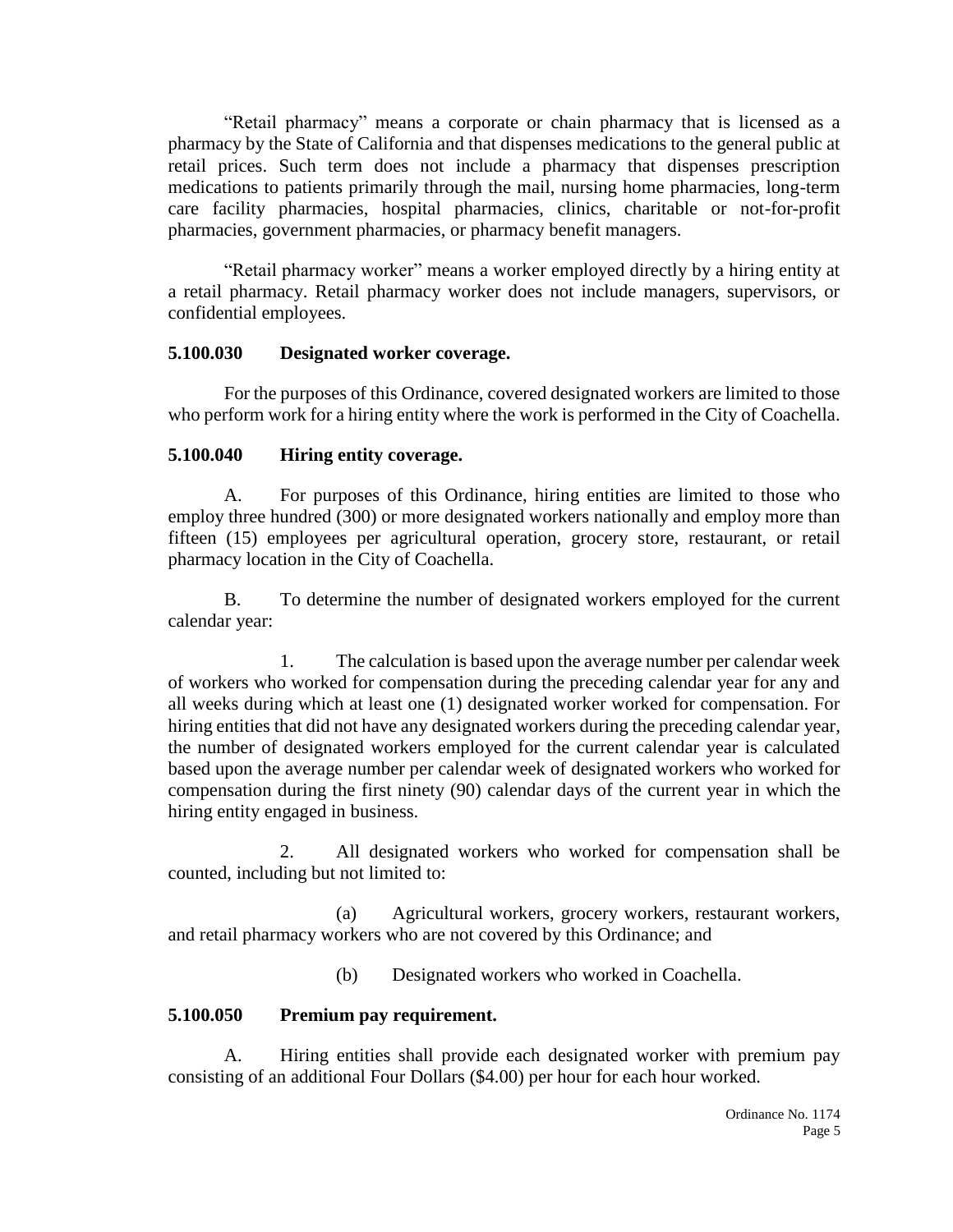B. Hiring entities shall provide the pay required by Subsection 5.100.050 (A) for a minimum of one hundred twenty (120) days from the effective date of this Ordinance.

C. Unless extended by City Council, this Ordinance shall expire in one hundred twenty (120) days.

#### **5.100.060 Designated worker and consumer protections.**

A. No hiring entity shall, as a result of this Ordinance going into effect, take any of the following actions:

- 1. Reduce a designated worker's compensation;
- 2. Limit a designated worker's earning capacity.

B. It shall be a violation if this Ordinance is a motivating factor in a hiring entity's decision to take any of the actions in Subsection 5.100.060 (A) unless the hiring entity can prove that its decision to take the action(s) would have happened in the absence of this Ordinance going into effect.

### **5.100.070 Notice of rights.**

A. Hiring entities shall provide covered designated workers with a written notice of rights established by this Ordinance. The notice of rights shall be in a form and manner sufficient to inform designated workers of their rights under this Ordinance. The notice of rights shall provide information on:

1. The right to premium pay guaranteed by this Ordinance;

2. The right to be protected from retaliation for exercising in good faith the rights protected by this Ordinance; and

3. The right to bring a civil action for a violation of the requirements of this Ordinance, including a hiring entity's denial of premium pay as required by this Ordinance and a hiring entity or other person's retaliation against a covered designated worker or other person for asserting the right to premium pay or otherwise engaging in an activity protected by this Ordinance.

B. Hiring entities shall provide the notice of rights required by posting a written notice of rights in a location of the agricultural operation, grocery store, restaurant, or retail pharmacy location utilized by employees for breaks, and in an electronic format that is readily accessible to the designated workers. The notice of rights shall be made available to the designated workers via smartphone application or an online web portal, in English and any language that the hiring entity knows or has reason to know is the primary language of the designated worker(s).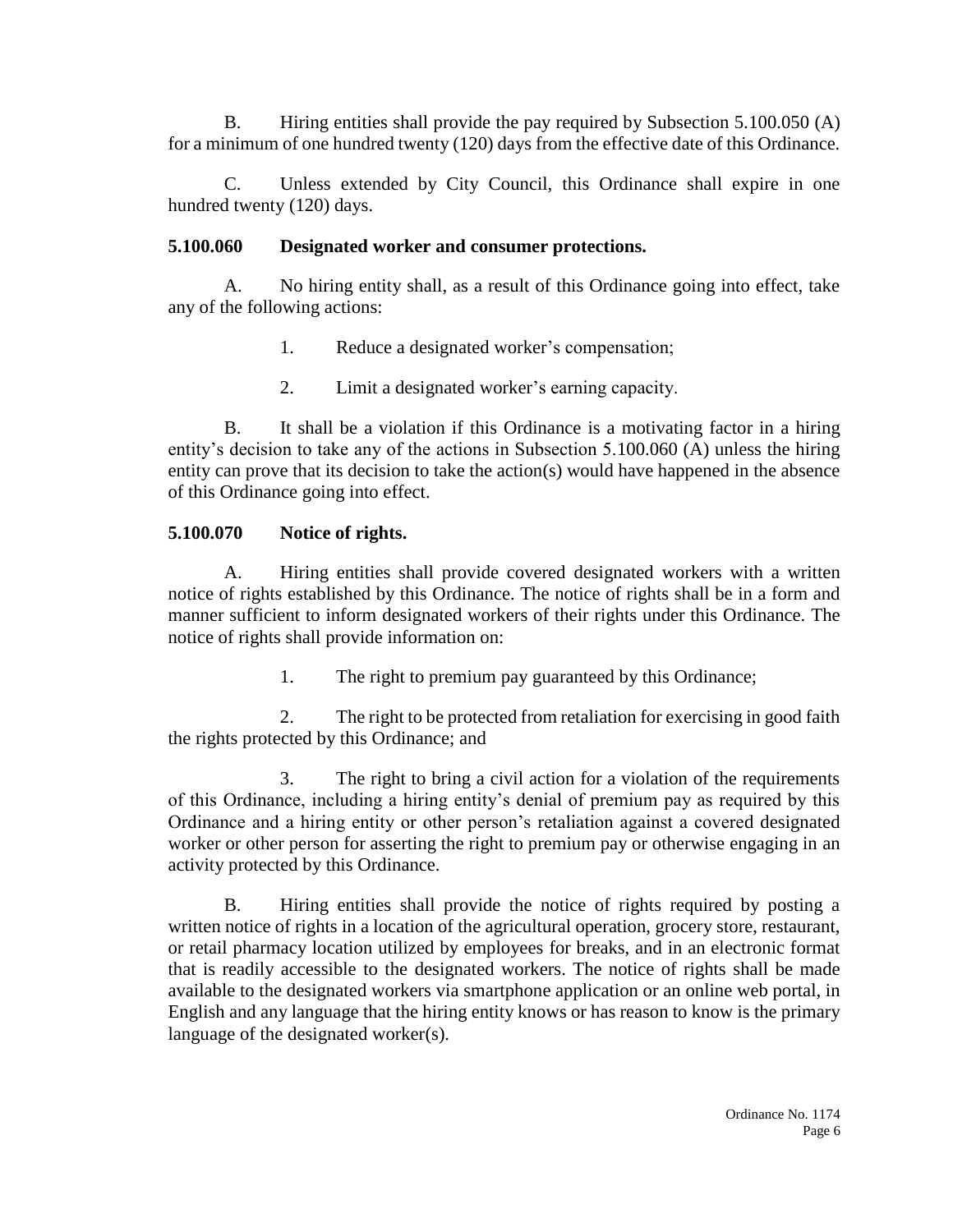#### **5.100.080 Hiring entity records.**

A. Hiring entities shall retain records that document compliance with this Ordinance for covered designated workers.

B. Hiring entities shall retain the records required by Subsection 5.100.080 (A) for a period of two (2) years.

C. If a hiring entity fails to retain adequate records required under Subsection 5.100.080 (A), there shall be a presumption, rebuttable by clear and convincing evidence, that the hiring entity violated this Ordinance for each covered designated worker for whom records were not retained.

### **5.100.090 Retaliation prohibited.**

No hiring entity employing a designated worker shall discharge, reduce in compensation, or otherwise discriminate against any designated worker for opposing any practice proscribed by this Ordinance, for participating in proceedings related to this Ordinance, for seeking to exercise their rights under this Ordinance by any lawful means, or for otherwise asserting rights under this Ordinance.

#### **5.100.100 Violation.**

The failure of any respondent to comply with any requirement imposed on the respondent under this Ordinance is a violation.

### **5.100.110 Remedies.**

A. The payment of unpaid compensation, liquidated damages, civil penalties, penalties payable to aggrieved parties, fines, and interest provided under this Ordinance is cumulative and is not intended to be exclusive of any other available remedies, penalties, fines, and procedures.

B. A respondent found to be in violation of this Ordinance for retaliation under Section 5.100.090 shall be subject to any appropriate relief at law or equity including, but not limited to reinstatement of the aggrieved party, front pay in lieu of reinstatement with full payment of unpaid compensation plus interest in favor of the aggrieved party under the terms of this Ordinance, and liquidated damages in an additional amount of up to twice the unpaid compensation.

### **5.100.120 Private right of action.**

A. Any covered designated worker that suffers financial injury as a result of a violation of this Ordinance, or is the subject of prohibited retaliation under Section 5.100.090, may bring a civil action in a court of competent jurisdiction against the hiring entity or other person violating this Ordinance and, upon prevailing, may be awarded reasonable attorney fees and costs and such legal or equitable relief as may be appropriate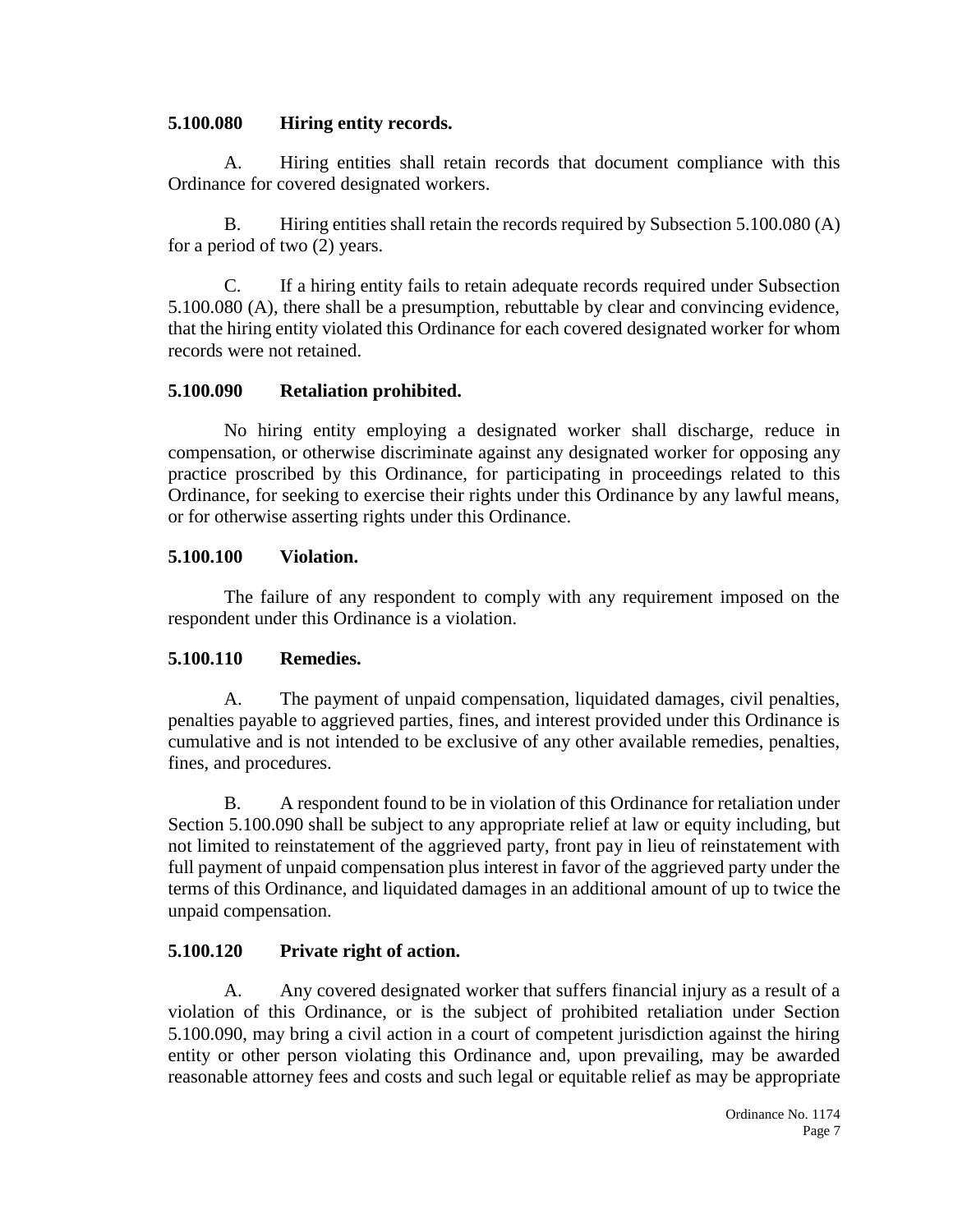to remedy the violation including, without limitation: the payment of any unpaid compensation plus interest due to the person and liquidated damages in an additional amount of up to twice the unpaid compensation; and a reasonable penalty payable to any aggrieved party if the aggrieved party was subject to prohibited retaliation.

## **5.100.130 Encouragement of more generous policies.**

A. Nothing in this Ordinance shall be construed to discourage or prohibit a hiring entity from the adoption or retention of premium pay policies more generous than the one required herein.

B. Nothing in this Ordinance shall be construed as diminishing the obligation of a hiring entity to comply with any contract or other agreement providing more generous protections to a designated worker than required by this Ordinance.

## **5.100.140 Other legal requirements.**

This Ordinance provides minimum requirements for premium pay while working for a hiring entity during the COVID-19 emergency and shall not be construed to preempt, limit, or otherwise affect the applicability of any other law, regulation, requirement, policy, or standard that provides for higher premium pay, or that extends other protections to designated workers; and nothing in this Ordinance shall be interpreted or applied so as to create any power or duty in conflict with federal or state law. Nothing in this Section shall be construed as restricting a designated worker's right to pursue any other remedies at law or equity for violation of their rights.

## **5.100.150 Severability.**

The provisions of this Ordinance are declared to be separate and severable. If any clause, sentence, paragraph, subdivision, section, subsection, or portion of this Ordinance, or the application thereof to any hiring entity, designated worker, person, or circumstance, is held to be invalid, it shall not affect the validity of the remainder of this Ordinance, or the validity of its application to other persons or circumstances.

### **5.100.160 Exemption for collective bargaining agreement.**

All of the provisions of this Ordinance, or any part thereof, may be expressly waived in a collective bargaining agreement, but only if the waiver is explicitly set forth in the agreement in clear and unambiguous terms. Unilateral implementation of terms and conditions of employment by either party to a collective bargaining relationship shall not constitute a waiver of all or any of the provisions of this Ordinance.

### **5.100.170 No waiver of rights.**

Except for a collective bargaining agreement provision made pursuant to Section 5.100.160, any waiver by a designated worker of any or all provisions of this Ordinance shall be deemed contrary to public policy and shall be void and unenforceable. Other than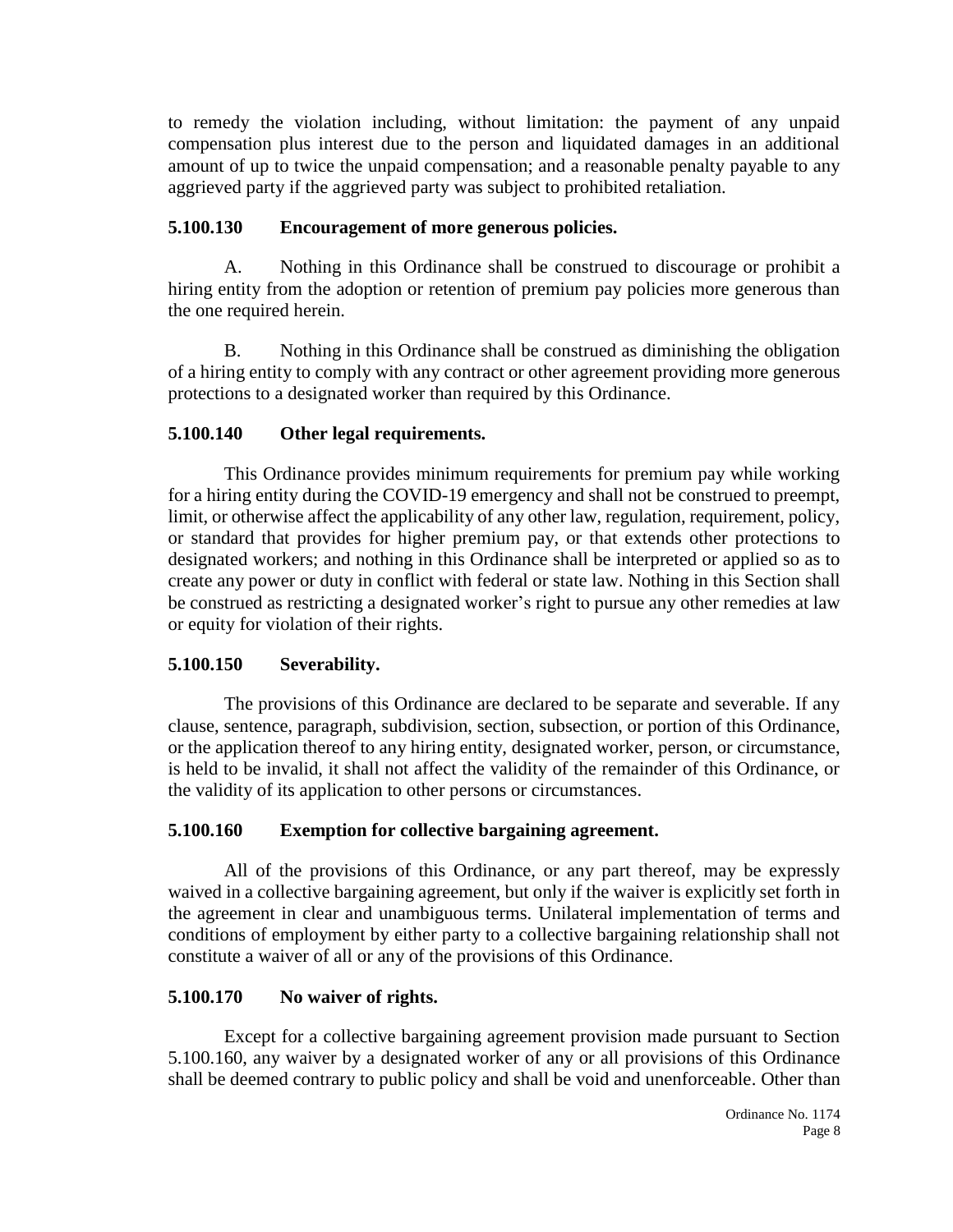in connection with the bona fide negotiation of a collective bargaining agreement, any request by a hiring entity to a designated worker to waive rights given by this Ordinance shall be a violation of this Ordinance.

**SECTION 3. Urgency Findings.** Pursuant to California Government Code Section 36937, this Ordinance is designed to protect the health, safety and welfare of the citizens of the City of Coachella and becomes effective immediately up adoption by a four-fifths (4/5) vote of the City Council. The City Council hereby finds that there is an urgent need to adopt these regulations in order to address the current and immediate threats set forth above.

**SECTION 4. CEQA.** The City Council determines that the adoption of this Urgency Ordinance is exempt from environmental review under the California Environmental Quality Act ("CEQA") pursuant to the following provisions of the CEQA Guidelines, 14 California Code of Regulations, Chapter 3: this Urgency Ordinance is exempt under CEQA Guidelines Section 15378(b)(5) in that it is not a "project" under CEQA, and will not result in direct or indirect physical changes in the environment.

**SECTION 5. Severability.** If any section or provision of this Urgency Ordinance is for any reason held to be invalid or unconstitutional by any court of competent jurisdiction, or contravened by reason of any preemptive legislation, the remaining sections and/or provisions of this Urgency Ordinance shall remain valid. The City Council hereby declares that it would have adopted this Urgency Ordinance, and each section or provision thereof, regardless of the fact that any one or more section(s) or provision(s) may be declared invalid or unconstitutional or contravened via legislation.

**SECTION 6. Adoption, Certification, and Publication.** The Mayor shall sign and the City Clerk shall certify to the passage and adoption of this Urgency Ordinance and shall cause the same, or the summary thereof, to be published and posted pursuant to the provisions of law.

PASSED, APPROVED, and **ADOPTED** this 10<sup>th</sup> day of February 2021.

Steven A. Hernandez Mayor

\_\_\_\_\_\_\_\_\_\_\_\_\_\_\_\_\_\_\_\_\_\_\_\_\_\_\_\_\_\_\_\_\_\_\_

\_\_\_\_\_\_\_\_\_\_\_\_\_\_\_\_\_\_\_\_\_\_\_\_\_\_\_\_\_\_\_\_\_\_\_

**ATTEST:**

Angela M. Zepeda City Clerk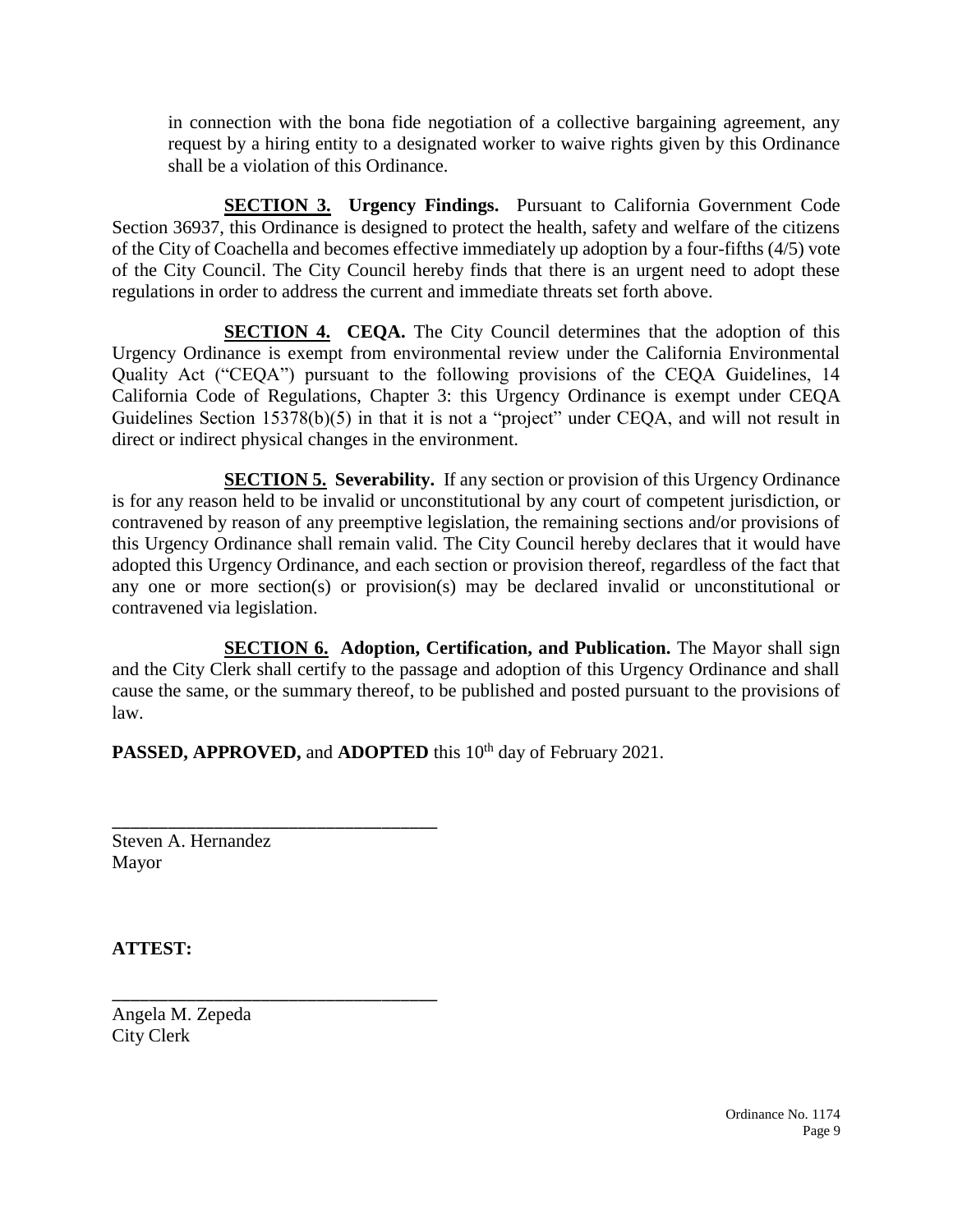# **APPROVED AS TO FORM:**

\_\_\_\_\_\_\_\_\_\_\_\_\_\_\_\_\_\_\_\_\_\_\_\_\_\_\_\_\_\_\_\_\_\_\_

Carlos Campos City Attorney